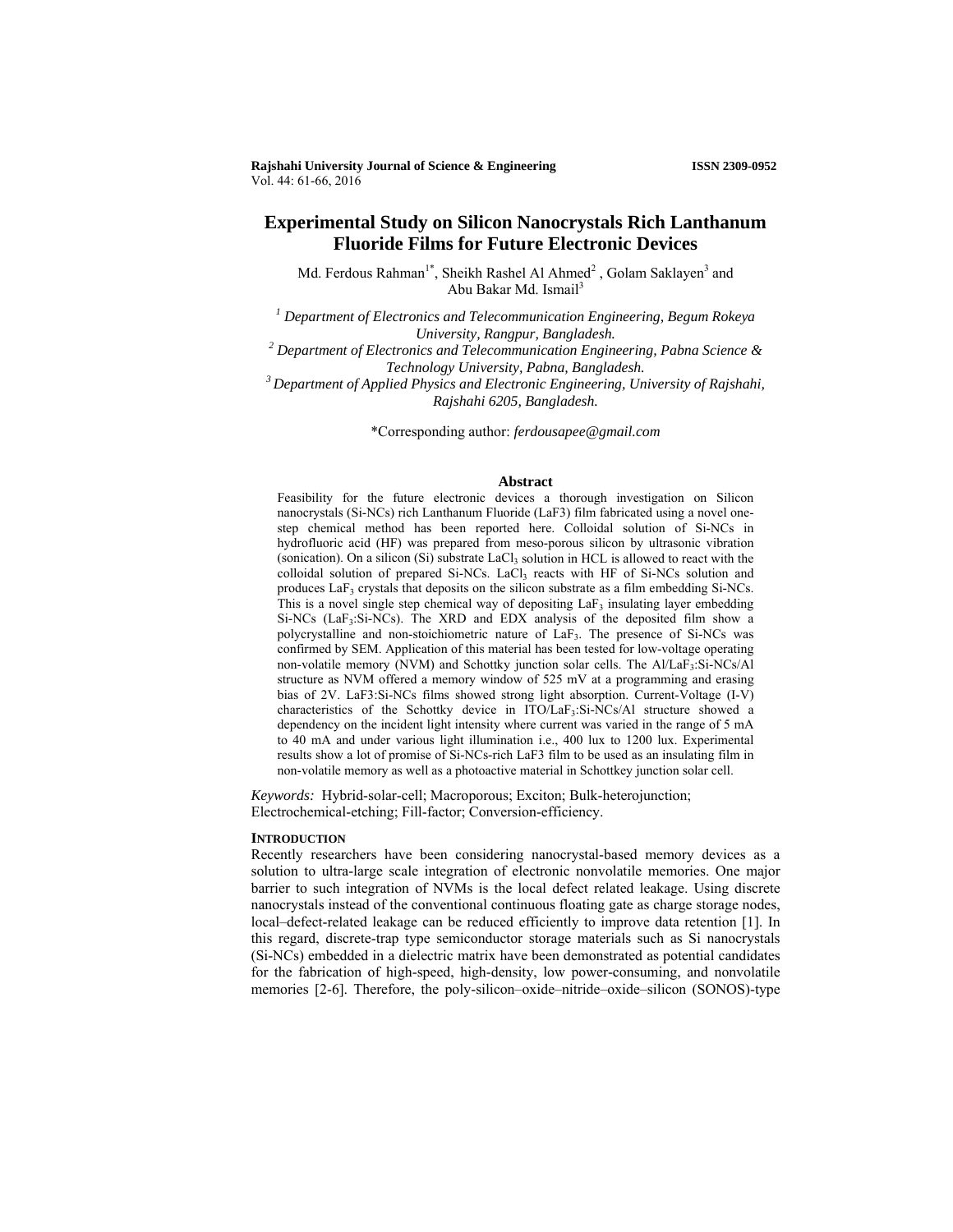structure memories including nanocrystal memories have recently attracted much attention for the application in the next-generation nonvolatile memories [7], [14] because of their great potential for achieving high program/erase (P/E) speed, low programming voltage and low power performance. For conventional SONOS, erase saturation and vertical stored charge migration [13-14] are the major drawbacks; while for nanocrystal memories good enough charge keeping capability of the discrete storage nodes and the formation of nanocrystals with constant size, high density and uniform distribution are the extremely challenging issues. La $F_3$  has been chosen as alternative candidates for gate insulator because of their large band gap, high dielectric constant, and large refractive index. Moreover, the lanthanide fluorides  $(LaF_3)$  show good characteristics without preformed interfacial layer, and regarded as high-k dielectrics [15]. In this work our goal has been to fabricate Si-NCs-rich LaF<sub>3</sub> film to be used as an insulating film in non-volatile memory as well as a photoactive material in Schottky junction solar cell.

## **EXPERIMENTAL**

Colloidal suspensions of silicon nanocrystals were fabricated from porous silicon in hydrofluoric (HF) acid by sonication (Ultrasonic Vibra cell, VCX 130) at a frequency of 20 kHz. Porous Silicon (PS) samples were prepared by standard electrochemical etching in a homemade double-tank cell [**Figure-1**] of *p-type* <100> Si wafers in a HF (48%): Ethanol  $= 2.5$ : 1 solution at different current densities for 30 minutes at room light temperature and illumination.



Just fabricated PS samples were readily immersed in hydrofluoric acid (HF) in a small plastic container and this container was immersed in water. Ultra sonic wave was applied to the water through the ultrasonic probe to vibrate the PS layer for about 60 minutes. The sonication was done at ultrasonic power 40 watt (amplitude~80%). The sonication crumbles the top layer of the as made PS, a weakly interconnected nanostructures network into ultra-small particles and produces luminescent, reddish, colloidal suspensions of Si-NCs. The presence of silicon nanocrystal (Si-NCs) was verified by scanning electron microscope (Models S–3400N, Hitachi). As shown in Fig-1(b) the size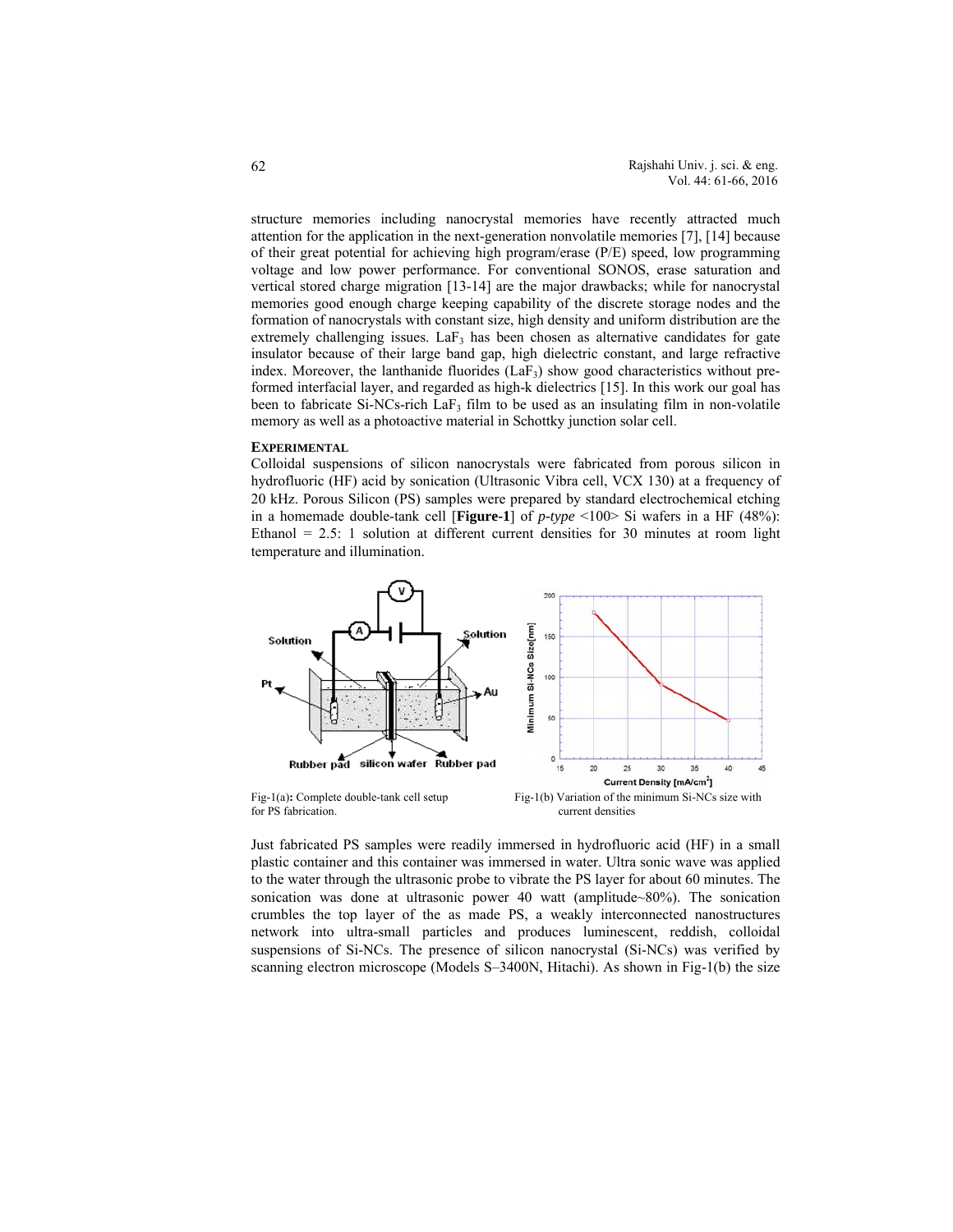Experimental Study on Silicon Nanocrystals Rich Lanthanum Fluoride Films for Future Electronic Devices

of the Si-NCs were dependent on the etching current density. Thus some sort of NC size tunability was obtained.

This colloidal solution of silicon nanocrystals in HF is allowed to react with Lanthanum chloride  $(LaCl<sub>3</sub>)$  solution in hydrochloric acid  $(HCl)$  at room temperature on the Aluminium coated glass substrate. The chemical reaction between the  $LaCl<sub>3</sub>$  solution and colloidal solution of Si-NCs in HF can be given as

$$
LaCl_3 + HF \rightarrow LaF_3 + HCl
$$

The memory device was finalized by coating the top aluminium layer. For the fabrication of Schottky junction solar cell, the colloidal solution of  $LaF<sub>3</sub>$  with Si-NCs were made acid-free by centrifuging process using ultra cooling Sigma Laboratory Centrifuges Machine (Sigma 3K30 Centrifuge). LaF<sub>3</sub> with Si-NCs thin films were spin-cast onto indium tin oxide (ITO)-coated glass substrates at different rpm for different rotating times by VTC 100 Vacuum Spin Coater. Before applying colloidal solution of LaF<sub>3</sub> with Si-NCs on ITO coated flat glass substrate the spin coater VTC 100was programmed to spin with the specified parameters.



For I-V characterization of the  $LaF<sub>3</sub>$  with Si-NCs deposited on ITO coated glass sample, Aluminium (Al) film was deposited onto the LaF<sub>3</sub> films with Si-NCs. Then the copper wires were connected onto the Al and ITO layer with silver paste. The arrangement for I-V characterization is shown in [**Fig-2**].

# **RESULTS AND DISCUSSION**

The X-ray diffraction of the deposited layer shows a polycrystalline  $LaF<sub>3</sub>$  deposition on silicon. Scanning Electron Microscopy (SEM) has been used to detect silicon nanocrystals (Si-NCs) embedded within the  $LaF<sub>3</sub>$  insulating layer and also investigated fabricated device of cross sectional view. EDX study on the  $LaF<sub>3</sub>$  films with Si-NCs confirmed the presence of LaF<sub>3</sub> and Si. As shown in fig-5 the EDX spectrum showed small carbon in the system because carbon tape were used for contact the sample with the sample stage. Table-1 shows the atom and weight percentage of various elements in the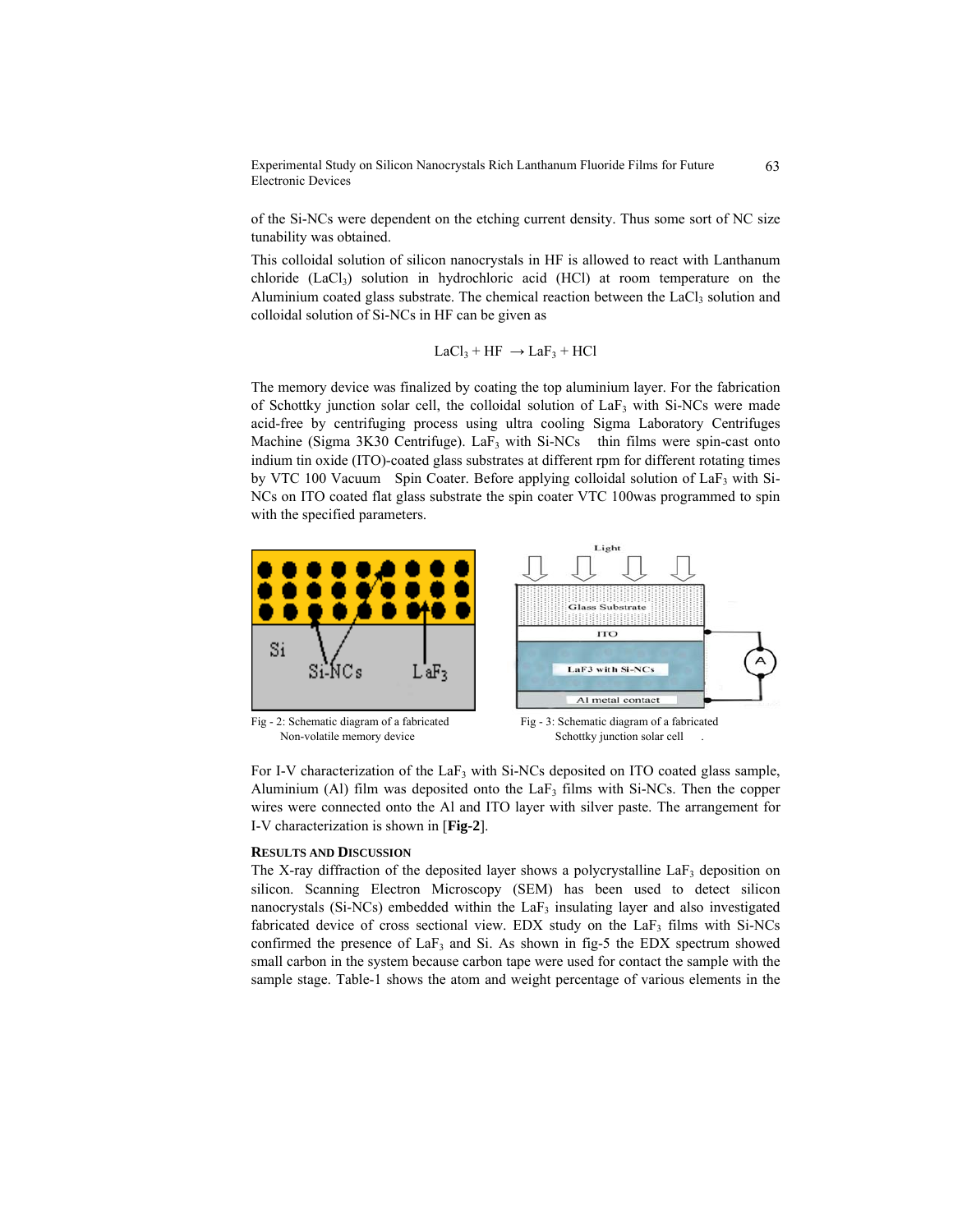5500 5000 4500 4000 3500 ü 3000 2500 L 2000 1500 Ť. 1000 500  $\Omega$  $4.00$  $5.00$  $7.00$  $9.00$ 3.00  $6.00$  $8.00$ 10.00 1.00 2.00 **X50,000**  $0.51$ keV

 $LaF<sub>3</sub>/Si-NCs/Si$  system which confirms the non-stoichiometric nature of  $LaF<sub>3</sub>$  deposited sample.

Fig-4: SEM on the LaE<sub>3</sub> surface Fig-5: EDX spectra of LaF<sub>3</sub> films with Si-NCs

| Table-1: Atom percentage of the whole system |  |  |  |  |
|----------------------------------------------|--|--|--|--|
|----------------------------------------------|--|--|--|--|

| <b>Elements</b> | Weight% | Atom% |
|-----------------|---------|-------|
| $\subset$       | 26.40   | 9.63  |
|                 | 21.49   | 25.55 |
| Si              | 25.48   | 20.49 |
| La              | 26.63   | 4.33  |

The memory measurement has been performed by an impedance analyzer. Capacitancevoltage (C-V) study of the MIS [Al/LaF<sub>3</sub>:Si-NCs/Al] structure reveals that resonant tunneling of electron and charge storage was there when the MIS was biased from accumulation to inversion, which created a memory window. This type of memory window is called hysteresis. The MIS structure showed hysteresis for forward and reverse bias scan, enabling the structure to be used a non-volatile memory. The Capacitance-Voltage  $(C-V)$  curves observed of the LaF<sub>3</sub> layer deposited nonvolatile memory device for various frequencies and various bias voltage and comparative these (C-V) curves.



Fig-6: C-V response of Al/ LaF<sub>3</sub>: Si-NCs /Al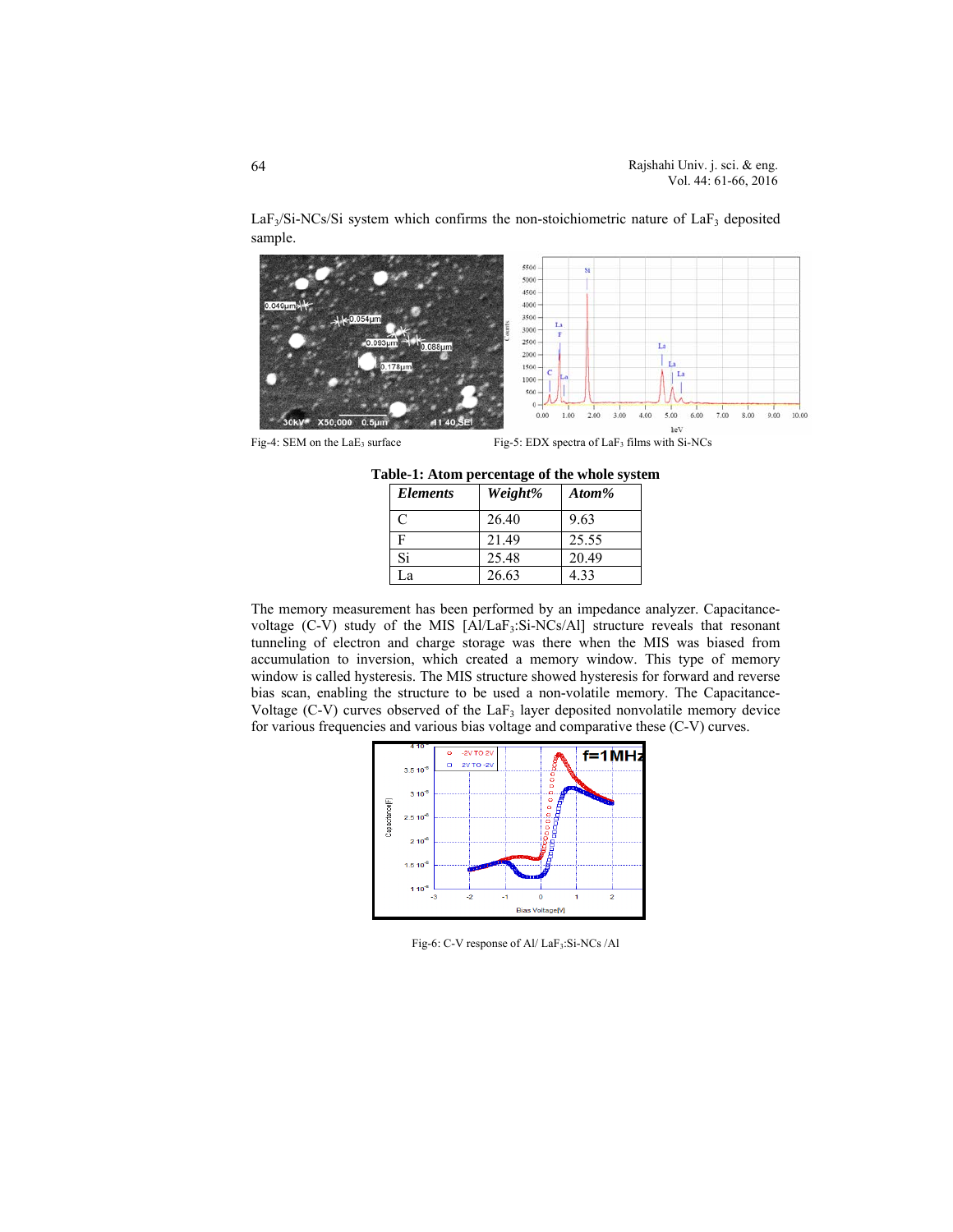# Experimental Study on Silicon Nanocrystals Rich Lanthanum Fluoride Films for Future Electronic Devices

The C-V characteristics were measured over a voltage range  $\lceil$  -2V to 2V and back to -2V], [ -4V to 4V and back to -4V ], [ -6V to 6V and back to -6V ] at a room temperature with frequencies 500Hz, 1MHz, 2MHz, 3MHz, 4MHz and 5MHz. At 1MHz frequency and over a voltage range  $\lceil 2V \cdot 2V \rceil$  and back to  $-2V \rceil$  hysteresis voltage difference (memory window) (525mV) is quite satisfactory **[Fig-6].** It is clearly seen from fig-6 that a memory window of about 525 mV is achievable at a bias voltage of  $(-2V \text{ to } +2V)$ indicating the huge promise of the structure to be used as a non-volatile memory device.

All experimental results of optical and electrical are discussed here for 120nm of postannealed  $LaF<sub>3</sub>$  films with Si-NCs. There were three  $[LaF<sub>3</sub>:SiNCs/ITO/Glass]$  structures fabricated for optical study and each had similar performance. The optical absorption spectrum of  $LaF_3$  films with and without Si-NCs on ITO coated glass substrate were measured and are presented in [Fig-7]. The LaF<sub>3</sub> films with Si-NCs showed strong absorption.



Fig-7: Absorption of  $LaF_3$  film with Si-NCs and  $LaF_3$  film.

The I-V characteristics of the film showed a dependency on the incident light intensity where current changed under various light illumination [**Fig-8(a) & 8(b)**]. Experimental results shows a lot of promise of Si-NCs embedded  $LaF<sub>3</sub>$  layer to be used as an insulating layer in MIS devices as well as a photoactive material in Schottkey junction solar cell.